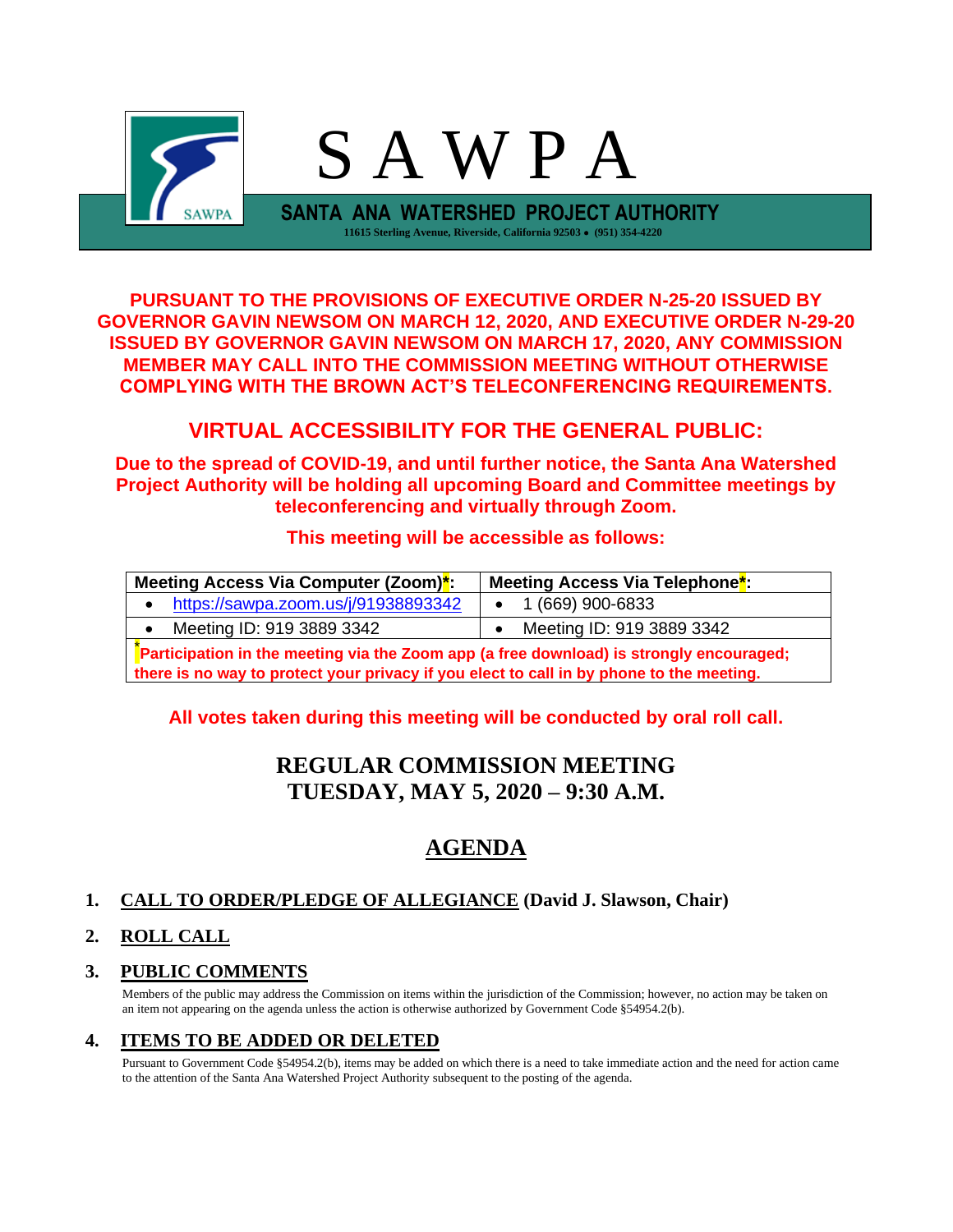SAWPA Commission Regular Meeting Agenda May 5, 2020 Page 2

### **5. CONSENT CALENDAR**

All matters listed on the Consent Calendar are considered routine and non-controversial and will be acted upon by the Commission by one motion as listed below.

- **A. APPROVAL OF MEETING MINUTES: APRIL 21, 2020 Recommendation:** Approve as posted.
- **B. TREASURER'S REPORT – FEBRUARY 2020 Recommendation:** Approve as posted.

#### **6. NEW BUSINESS**

**A. COVID-19 EMERGENCY DECLARATION | STATUS UPDATE Presenter:** Rich Haller **Recommendation:** Receive and file.

### **B. GRANT OF DEED FROM WESTERN MUNICIPAL WATER DISTRICT (WMWD) FOR BILLBOARD SITE (CM#2020.30)**

#### **Presenter:** Carlos Quintero

**Recommendation:** Authorize the General Manager to accept the Grant of Deed from Western Municipal Water District (WMWD) for a portion of APN 132-020-038 (Billboard site) and record the Grant of Deed at the Riverside County Recorder's Office.

#### **7. INFORMATIONAL REPORTS**

**Recommendation:** Receive for information.

- **A. CHAIR'S COMMENTS/REPORT**
- **B. COMMISSIONERS' COMMENTS**

### **C. COMMISSIONERS' REQUEST FOR FUTURE AGENDA ITEMS**

### **8. CLOSED SESSION**

There were no Closed Session items anticipated at the time of the posting of this agenda.

## **9. ADJOURNMENT**

Americans with Disabilities Act: If you require any special disability related accommodations to participate in this meeting, call (951) 354-4230 or email kberry@sawpa.org. 48-hour notification prior to the meeting will enable staff to make reasonable arrangements to ensure accessibility for this meeting. Requests should specify the nature of the disability and the type of accommodation requested. Materials related to an item on this agenda submitted to the Commission after distribution of the agenda packet are available for public inspection during normal business hours at the SAWPA office, 11615 Sterling Avenue, Riverside, and available a[t www.sawpa.org,](http://www.sawpa.org/) subject to staff's ability to post documents prior to the meeting.